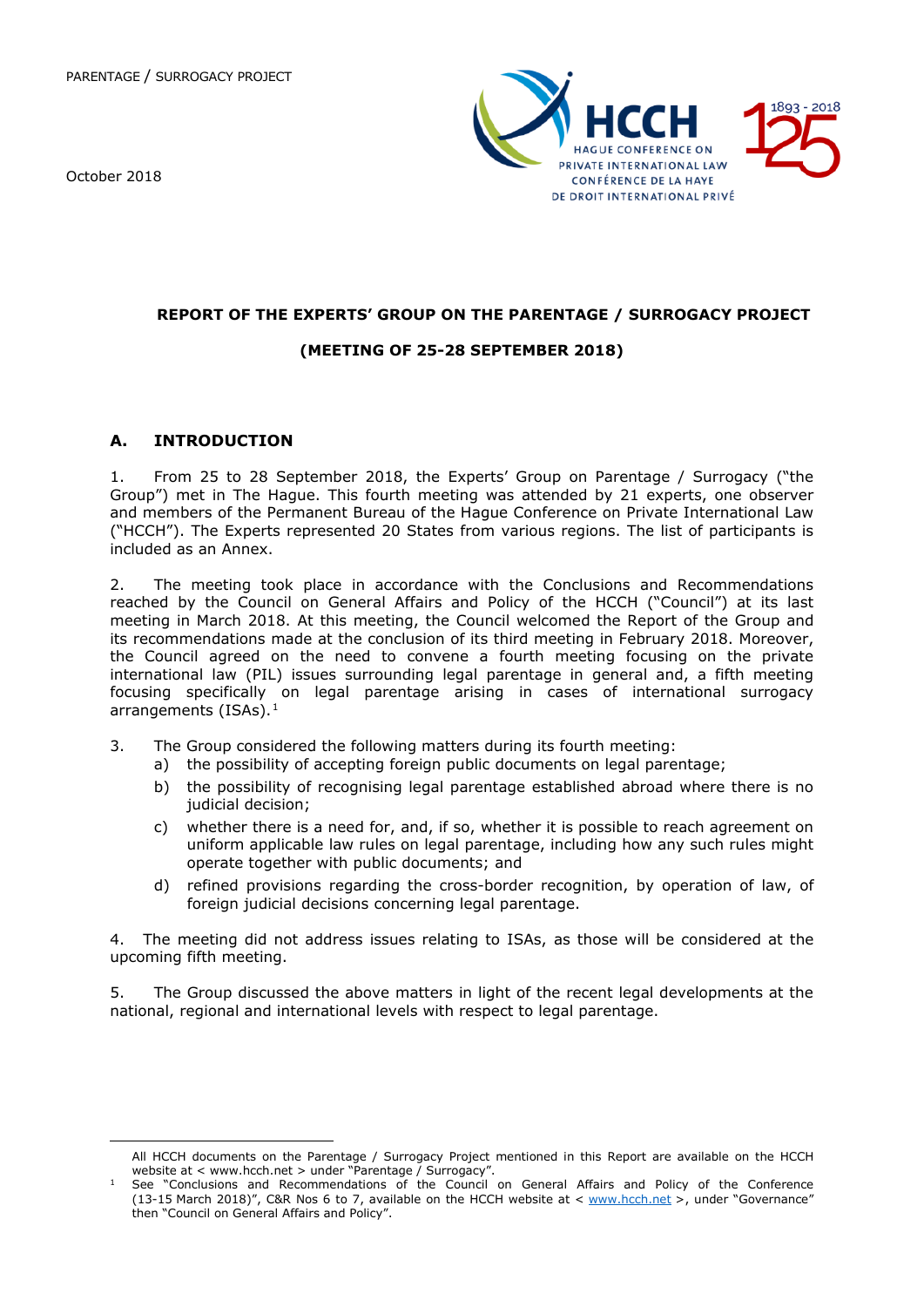#### **B. THE NEED FOR COMMON SOLUTIONS**

6. The Group recalled that the absence of uniform PIL rules on legal parentage can lead to limping parentage across borders in a number of cases and can create significant problems for  $children<sup>2</sup>$  $children<sup>2</sup>$  $children<sup>2</sup>$  and families. The Group further recalled that uniform PIL rules can assist States in resolving these conflicts and can introduce safeguards for the prevention of fraud involving public documents, while ensuring that the diverse substantive rules on legal parentage of States are respected. Any new instrument should aim to provide predictability, certainty and continuity of legal parentage in international situations for all persons involved, taking into account their fundamental rights, the *UN Convention on the Rights of the Child* and in particular the best interests of children. The Group agreed that any international instrument would need to be developed with a view to complementing the existing Hague Family Conventions and to attracting as many States as possible.

7. The Group confirmed that the three primary methods of establishing legal parentage across most States are: (1) by operation of law; (2) following an act of (an) individual(s);<sup>[3](#page-1-1)</sup> and (3) by decision of a State authority (usually judicial). $4$ 

8. As in the majority of cases legal parentage is not established by a judicial decision, the Group discussed possible methods to facilitate the continuity of legal parentage when it arises by operation of law or following an act of (an) individual(s). Any method considered in a possible future instrument should be kept as simple as possible in order to be of added value for families and easy for States to implement. The Experts also agreed that a combination of different approaches might be most effective.

### **C. POSSIBLE METHODS TO ENSURE CROSS-BORDER CONTINUITY OF LEGAL PARENTAGE IN THE ABSENCE OF A JUDICIAL DECISION**

### **1. In the absence of uniform applicable law rules in a possible future instrument**

9. The Group discussed two possible methods to ensure cross-border continuity of legal parentage in the absence of uniform applicable law rules in a possible future instrument and where there is no decision of a State (usually judicial) authority.

> *a) Acceptance of a public document as rebuttable evidence of the legal parentage recorded therein (with or without conditions for acceptance)*

10. The Group discussed the possibility of adopting an approach in a possible future international instrument which would ensure that a public document (typically, a birth certificate or an act of acknowledgement of parentage) recording<sup>[5](#page-1-3)</sup> a child's parentage, issued by one State, would be accepted by all Contracting States<sup>[6](#page-1-4)</sup> to the possible instrument *as evidence* of the legal parentage. This evidence of legal parentage could be rebutted by the presentation of contrary evidence, and the procedure for challenging the content of the document would be governed by the law of the requested Contracting State, *i.e.*, this State's law, including its PIL rules on establishment and contestation of legal parentage.

<span id="page-1-0"></span> $\overline{a}$ <sup>2</sup> Experts have agreed that a possible future instrument should apply to any person (Report of the Experts' Group (EG) on the Parentage / Surrogacy Project (meeting of 6-9 February 2018), para. 7). However, in order to avoid misunderstandings, the term "child" is used in this Report to refer to the person whose legal parentage is being determined. When the term child is meant to refer only to children below the age of 18, this is specified if it is not fully clear from the context.

Typically, an acknowledgement of parentage.

<span id="page-1-3"></span><span id="page-1-2"></span><span id="page-1-1"></span><sup>4</sup> Report of the EG on the Parentage / Surrogacy Project (meeting of 15-18 February 2016), para. 8.<br>5. Eas the nurrogas of this project. "record" (as a verb) is used to only mean that the desument can

<sup>5</sup> For the purposes of this project, "record" (as a verb) is used to only mean that the document contains a reference

<span id="page-1-4"></span>to who the parents of a child are.<br>Whether this would need to be a Contracting State or could also be a non-Contracting State was not an issue determined at this stage by the Group. Such a system could be limited to relations between Contracting States or could work universally (*erga omnes*).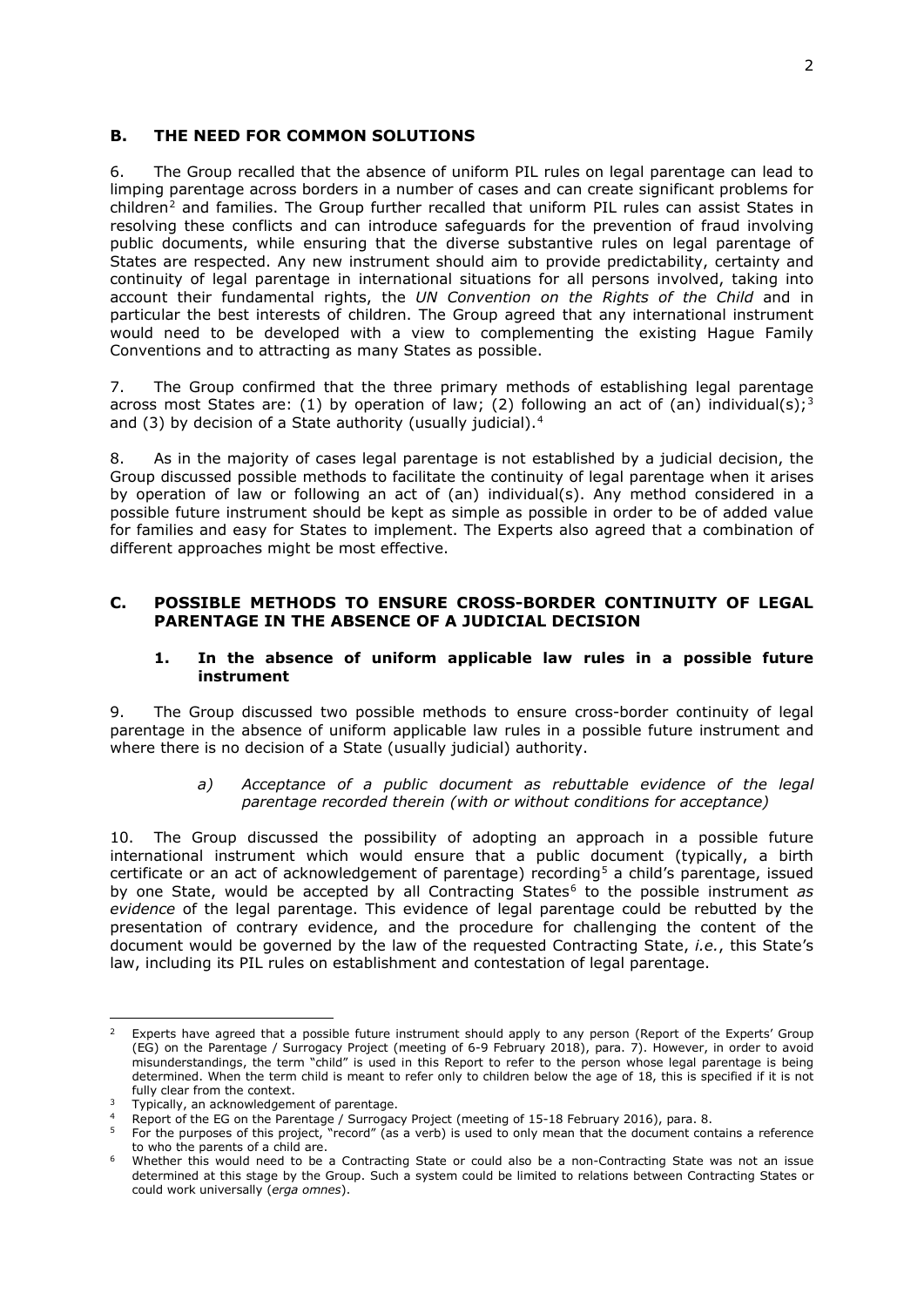11. This approach would support a general objective of simplifying the administrative formalities to facilitate and enhance the acceptance of public documents. Simplification of the requirements for presenting in a State public documents issued in another State should bring tangible benefits to children. In addition, it may provide for a more structured framework in cases of reasonable doubt, particularly if co-operation mechanisms were included in a possible future instrument.

<span id="page-2-0"></span>12. The Group agreed that this approach would, for many States, be a codification of existing practice and, in this respect, it would not meet the overarching aims of the work of the Group already identified: in particular, it would not ensure continuity of legal parentage cross-border, nor would it significantly improve the current situation.

13. The Group also discussed the possibility of a variant to the acceptance approach described above in which the competent authority of the requested State would have to verify that certain conditions have been met before the foreign public document could be accepted as evidence of legal parentage. Compliance with such conditions would provide greater assurance to the requested State. Some Experts suggested that the process could be made easier if these conditions were framed as grounds for non-acceptance instead. The Group, however, highlighted that the fundamental problems with the acceptance approach identified in paragraph [12](#page-2-0) above would not be resolved by this variant. It might moreover be burdensome to implement.

14. The Group agreed that although this approach (with or without conditions for acceptance) could be implemented in practice, it would not in itself achieve the aims. Some Experts were of the opinion that this method could however be useful in conjunction with the methods discussed below.

## *b) Cross-border recognition of legal parentage established by operation of law or following the act of (an) individual(s)*

15. The possible cross-border recognition of legal parentage established by operation of law or following the act of (an) individual(s)<sup>[7](#page-2-1)</sup> was also discussed by the Group.

16. Under the proposed "recognition method", the recognising State would not determine whether legal parentage exists according to its own applicable law rules, but rather would determine whether the legal relationship validly established abroad can be recognised by operation of law in the requested State subject to safeguards.

17. In order to recognise legal parentage, the requested State would require confirmation that legal parentage has been validly established in the State of origin. One way to facilitate recognition could be that the valid establishment of legal parentage is confirmed and certified by a competent authority of the State of origin, either in a form chosen by that State or by a standard stamp or other form of validation of existing documents agreed in a possible future international instrument. Alternatively, a new type of standard document, such as an international certificate of parentage, might be developed to confirm that legal parentage has been validly established in the State of origin, and might prevent confusion with existing public documents and avoid undermining the weight currently given to them. Such a certificate might be optional and available only on request subject to an appropriate fee. Some Experts suggested that each State should have discretion to designate its competent authorities and to decide on the procedure used to issue such a certificate as long as the State's implementation complies with the requirements of an instrument.

18. Some Experts stressed the advantages of this approach in terms of its simplicity and potential to meet the aims of a possible future instrument. The Group also noted that such an approach would provide a mechanism for recognition of legal parentage without a judicial decision or uniform applicable law rules.

19. Some Experts identified the following challenges with such an approach:

<span id="page-2-1"></span>**<sup>.</sup>** <sup>7</sup> Without the active intervention of a decision-making authority.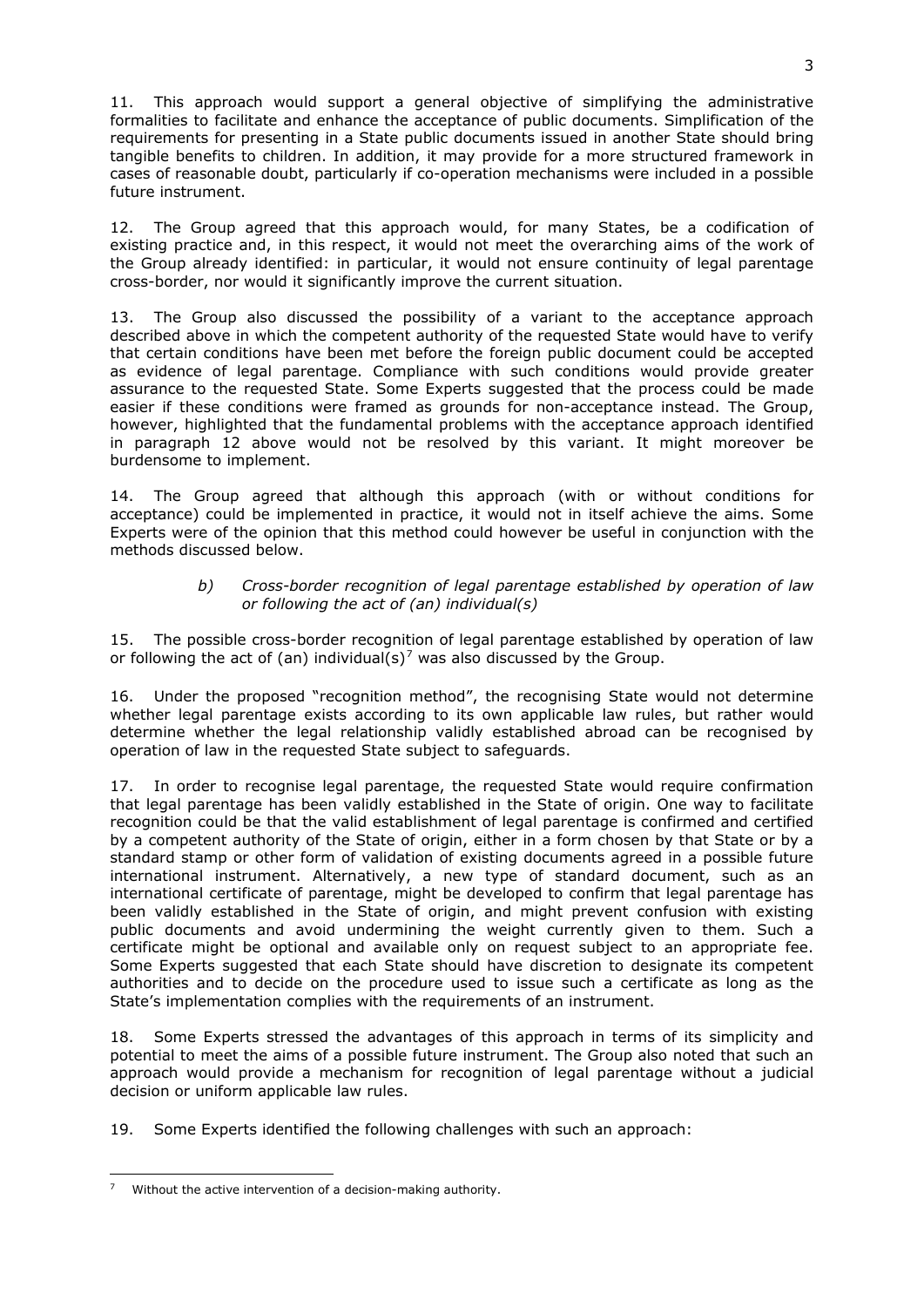- Thought would need to be given to rules of jurisdiction (whether direct or indirect), so that there would be agreement as to which State (or States) is (are) competent to determine legal parentage. Some Experts noted that it is easier to agree on indirect grounds of jurisdiction. Other Experts, however, stressed the advantages of direct grounds of jurisdiction, possibly in combination with uniform applicable law rules, to avoid multiple determinations creating limping parentage.
- The Group noted that under this recognition method, parentage might still be open to contestation in accordance with the applicable law on legal parentage of the requested State.
- Some Experts were of the opinion that this method might require substantial changes in current practices for certain States.

20. Some Experts expressed concerns that issuing such an international certificate would create new demands on the competent authorities. Consideration was therefore given to the workability of this method without the support of such a certificate.

21. The Group identified a number of questions that would need to be analysed further, in particular, appropriate jurisdictional filters and grounds for refusal of recognition. Some Experts suggested that a recognition rule together with uniform applicable law rules would more effectively facilitate the continuity of legal parentage.

22. Some Experts believed that such an approach would be beneficial, possibly in combination with an acceptance method concerning public documents (see above), a new international certificate on legal parentage, and / or with uniform applicable law rules. However, there were mixed views as to whether such an approach would be feasible.

### Formal validity of public documents

23. The Group agreed that whether to have rules on the formal validity of public documents in a possible future instrument could not be determined prior to knowing in more detail the overall approach of this instrument. However, the Group noted the importance of legalisation / Apostille in combatting fraud and forgery. The Group also discussed the possibility of relying on multilingual standard forms to facilitate the translation of foreign public documents, and there was general agreement that although such forms might be useful in a possible future instrument (depending on the approach ultimately adopted), they should not be mandatory.

## **2. With uniform applicable law rules in a possible future instrument**

24. With a uniform applicable law approach, States considering legal parentage would apply an agreed applicable law to determine who is / are the child's legal parent(s). The Group agreed that this method would help ensure the continuity of legal parentage cross-border.

25. The Group discussed whether different applicable law rules would be required depending upon:

- the method used to establish legal parentage, *i.e.*, by operation of law or by an act of acknowledgement of parentage; and
- the time at which the question of legal parentage arises in the child's life, *i.e.*, whether at the time of birth or subsequently.

26. In terms of which law should be applied to the question of legal parentage arising by operation of law, the Group agreed that the following connecting factors warranted further consideration:

## (a) The State of the child's birth:

The Group considered that the primary advantage of this connecting factor was that, in the majority of cases, it is proximate to both the child and putative legal parent(s) (as it would usually be the State of the family's habitual residence and possibly the State of nationality of the putative legal parent(s) and  $/$  or the child). In addition, it was noted that all States agree on registering children immediately after birth and congruence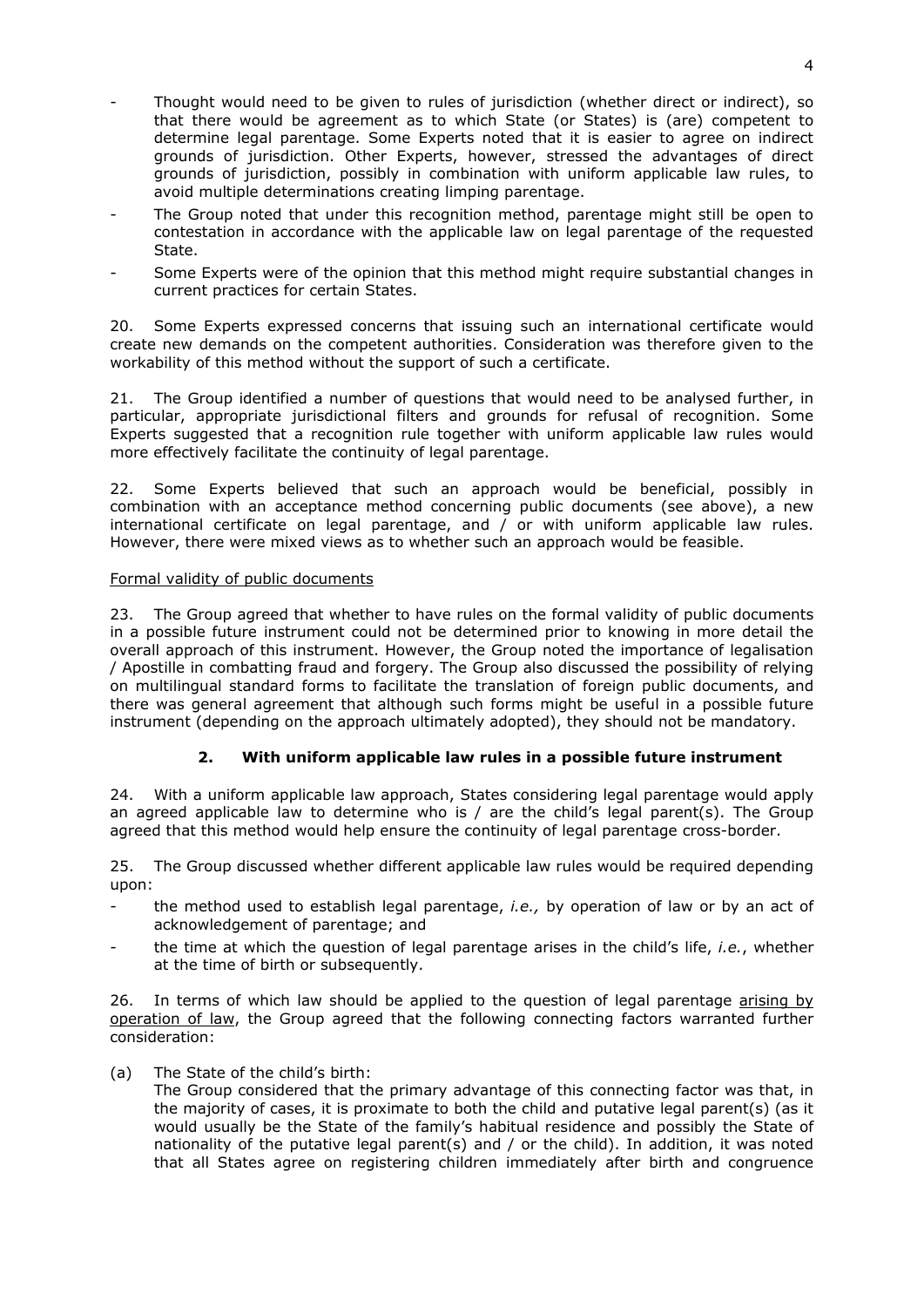between that State and the law that is applied to establish legal parentage might be helpful.<sup>[8](#page-4-0)</sup> Thus, applying the law of the State of birth to the question of the child's legal parentage would mean that the State authorities would be able to apply their own law (and not a foreign law) to the question of the child's legal parentage. Moreover, the Group noted that this connecting factor was certain, clear and unchanging.

The primary disadvantage of this connecting factor was identified to be the fact that if a question of legal parentage arises later in a person's life, he / she may no longer have a proximate connection with the State of birth. In addition, the Group noted that in a minority of cases, even at the time of the child's birth, this State may not have a proximate connection to the child and / or putative legal parent(s). This could arise, for example, in cases of forum shopping or birth during a holiday abroad.

- (b) The State of the child's habitual residence at the time of birth: The Group noted that this connecting factor might help to ensure proximity between the child and the State whose law on legal parentage is applied. However, there may be difficulty in determining the habitual residence of a (new-born) baby. Given the lack of uniform interpretation on this question, this may give rise to uncertainty as to which law should be applied (if different conclusions are reached on the issue of the child's habitual residence by different States).
- (c) The State with which the child has a real and substantial connection: Some Experts suggested the State with which the child has a real and substantial connection, with the possible use of presumptions, as a possible connecting factor. This connecting factor could be useful when the child's State of birth or State of habitual residence is unknown or cannot be determined; or if the State of birth is chosen as the primary connecting factor, and the child was born in that State accidentally or in other exceptional circumstances where the State of birth was not felt to be proximate. Some Experts raised the risk of unpredictability in applying such a connecting factor.

27. The Group underlined that, in the vast majority of cases, the State of birth of the child would usually be the State of his / her habitual residence and thus the distinction between these two connecting factors should not be over-emphasised. In this regard, several Experts observed that it might be possible to combine these connecting factors such that the law of the State of the child's birth could be applied provided that it was also the law of the State of the habitual residence of the child<sup>[9](#page-4-1)</sup> (to ensure proximity and mitigate any forum shopping concerns). If these two matters did not coincide, a different – perhaps a subsidiary – connecting factor could apply (*e.g.*, the law of the State of the habitual residence of the person who gave birth to the child or the law of the State with which the child has a real and substantial connection).

28. It was agreed that it would need to be further discussed whether the same applicable law rule would apply at the time of the child's birth and also to later establishments of legal parentage.

29. In terms of legal parentage arising following the act(s) of (an) individual(s), Experts discussed the potential need for uniform applicable laws as to the substantive validity of an act and its formal validity. The Group discussed possible connecting factors including the State of habitual residence or nationality of the author of the act. Several Experts recommended the same connecting factor as that which is selected for legal parentage established by operation of law in order to avoid the application of different laws at the same moment in time.

<span id="page-4-0"></span>**<sup>.</sup>** This results from "the clear obligation placed on States Parties to multiple international human rights instruments to register all children immediately after birth" (see the "Study of Legal Parentage and the Issues Arising from International Surrogacy Arrangements", Prel. Doc. No 3 C of March 2014 for the attention of the Council of April 2014 on General Affairs and Policy of the HCCH, paras 3 to 10 and 67 to 68). It may subsequently also happen in the State of nationality of the putative legal parents and / or child.

<span id="page-4-1"></span><sup>9</sup> Or possibly provided that it was also the law of the State of habitual residence of the person who gave birth (to avoid the concerns about establishing the habitual residence of a (new-born) child).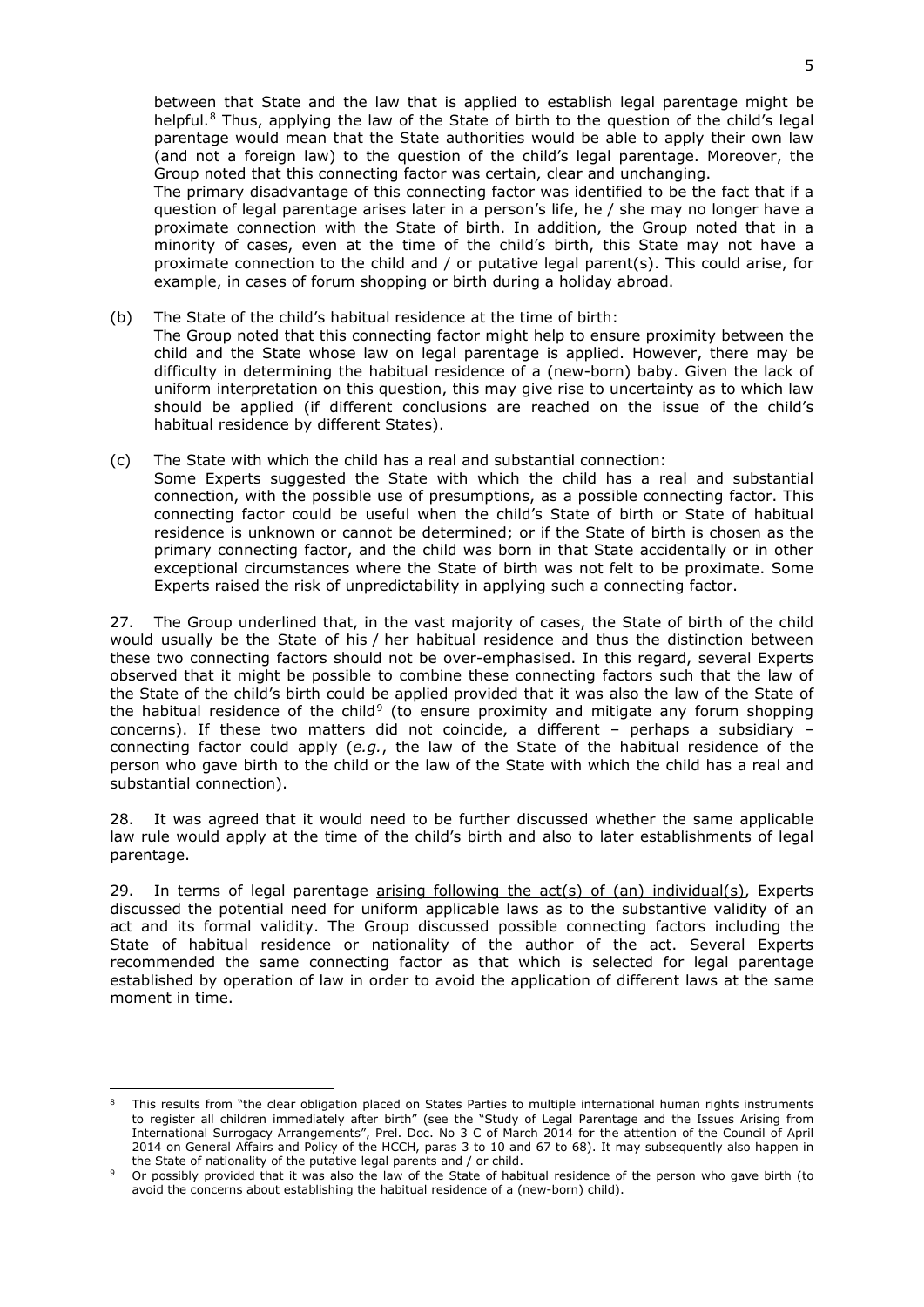30. Experts considered the need to add safeguards and caveats to any uniform applicable law rule and, noted that any possible future instrument would include a public policy exception.

- 31. The Group identified the following challenges with the use of applicable law rules:
- The fact that some States are not used to applying foreign law to the question of legal parentage (currently applying the *lex fori*). The Group considered that this challenge might be mitigated to a certain extent by selecting a connecting factor which would result in the application of the *lex fori* in the vast majority of cases (*e.g.*, such as using the law of the State of birth). It was also noted that other Hague Conventions (*e.g.*, the 1996 Hague Child Protection Convention) have overcome such challenges.
- How such rules would operate together with public documents and whether these documents could be relied upon in conjunction with uniform applicable law rules. Reference was made here to the inspiration which might be drawn from the 1978 Hague Marriage Convention.
- Whether the exclusion of *renvoi* would help to ensure predictability and certainty in the establishment of legal parentage.
- Some Experts were of the opinion that this method would require substantial changes in current practices for certain States.

32. The Group also noted that further consideration would need to be given as to whether the same applicable law rule would also be applied in a contestation of legal parentage.

33. Some Experts believed that uniform applicable law rules would be beneficial, possibly in combination with an acceptance method concerning public documents (see section C. 1. a) above), a new international certificate on legal parentage and / or recognition of legal parentage established by operation of law or following the act of (an) individual(s) (see section C. 1. b) above). However, there were mixed views as to whether such an approach would be feasible.

## **D. POSSIBLE METHODS TO ENSURE CROSS-BORDER CONTINUITY OF LEGAL PARENTAGE ESTABLISHED BY JUDICIAL DECISION**

### **1. The recognition of foreign judicial decisions on legal parentage: refined provisions**

34. The Group recalled its previous discussions and noted that there was general agreement on the feasibility of developing a binding multilateral instrument dealing with the recognition of foreign judicial decisions on legal parentage<sup>10</sup>. This regime should occur by operation of law and be subject to the satisfaction of certain indirect grounds of jurisdiction in the State where the decision was issued.

## *a) Jurisdictional filters*

 $\overline{a}$ 

35. The Group agreed that alternative indirect grounds of jurisdiction would be beneficial and feasible.

36. The Group identified the following possible alternative grounds:

- the child or person who is the subject of proceedings had his / her habitual residence in the State rendering the decision; or
- the respondent had his / her habitual residence in the State rendering the decision.

37. These two possible grounds may not be sufficient to address all cases, and therefore another ground was proposed: a "real and substantial connection'' between the respondent or the subject matter of the proceedings and the State where the decision was issued. The

<span id="page-5-0"></span><sup>&</sup>lt;sup>10</sup> Cases of ISAs will be dealt with at the fifth meeting and were not specifically discussed but, of course, such an approach would need to be considered with those cases in mind.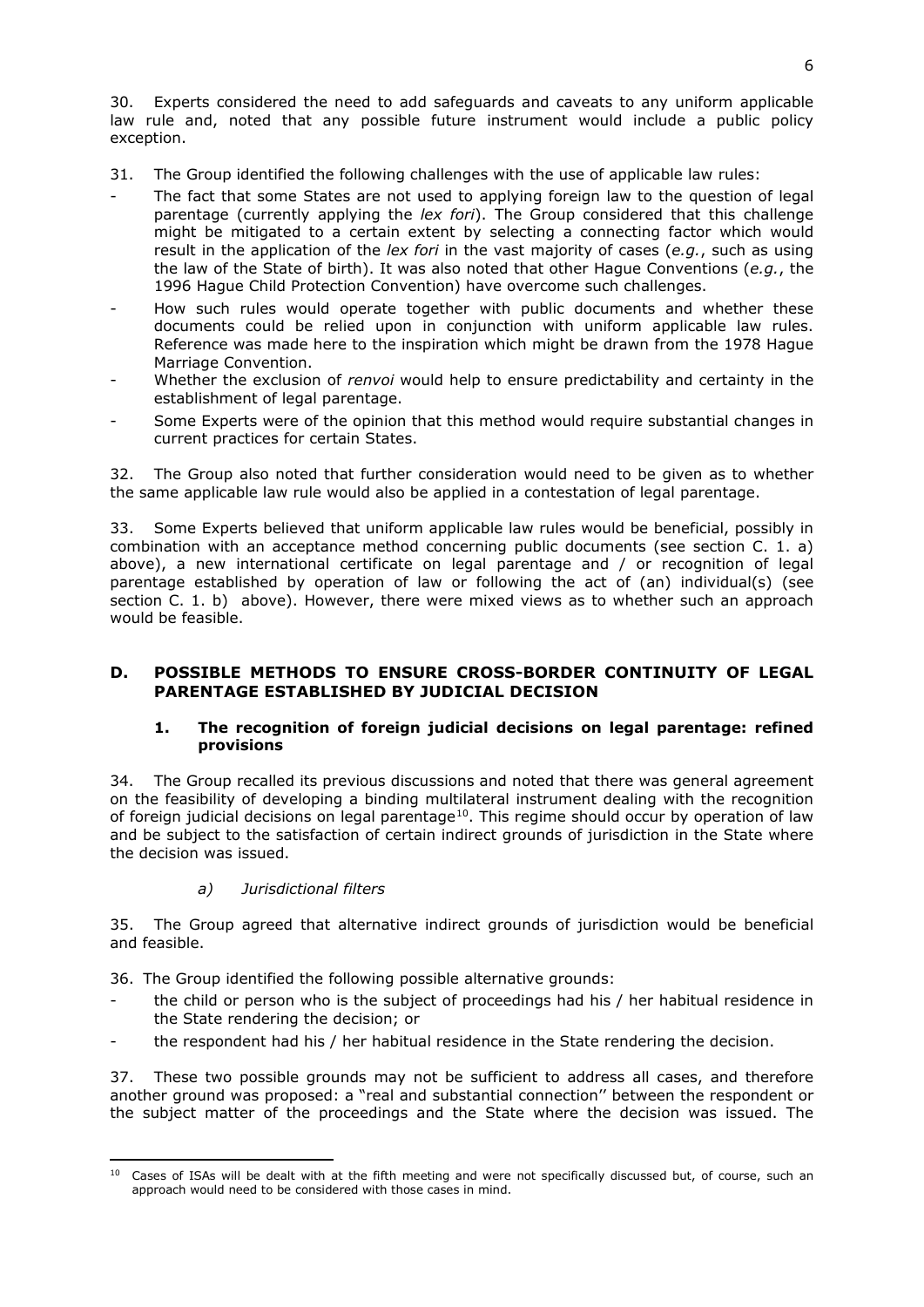Group noted that the discretionary nature of this ground may potentially reduce the requisite clarity and certainty.

38. Experts discussed other possible grounds of indirect jurisdiction: where a respondent has submitted to the jurisdiction either expressly or by defending the merits of the case without objecting to the jurisdiction at the first available opportunity, and where there has been agreement to the jurisdiction in writing by the parties. Some Experts believed that, in light of the subject matter of the proceedings (legal parentage) which relates to a key matter of personal status and identity, such a ground might not be suitable.

39. The Group further discussed whether the identified connecting factors could be used as direct grounds for jurisdiction. Some Experts noted that, if the Group agreed on having uniform applicable law rules to complement a recognition regime, direct grounds of jurisdiction would seem more appropriate. It was also noted that direct grounds of jurisdiction would prevent duplication of litigation and be particularly appropriate in the context of contestation of parentage. This would need to be considered further once the *overall*  structure, design and scope of a possible future instrument are agreed.

## *b) Material scope*

40. The Group reaffirmed its view that various matters such as maintenance, succession, nationality and other matters covered by existing Hague Conventions be excluded from the scope of a possible future instrument.

41. There was an initial discussion on the possible inclusion of domestic adoptions (where both the child and the (prospective) adoptive parents are habitually resident in the same State), $^{11}$  $^{11}$  $^{11}$  including second parent adoptions. Most Experts agreed that it would be appropriate to recognise such cases under a possible future instrument on legal parentage. Furthermore, some Experts recommended that if the recognition of domestic adoptions were included, it should be based on grounds for non-recognition / conditions for recognition corresponding to basic safeguards in the adoption procedure.

42. Some Experts raised the possible inclusion of intercountry adoptions when one or both States are not Party to the 1993 Hague Intercountry Adoption Convention but Experts had different views as to whether it would be appropriate to deal with this matter in a possible future instrument. The Group reaffirmed, however, that it is essential that the 1993 Hague Convention, and its aims of ensuring that adoptions take place in the best interests of children and preventing illicit practices, are not undermined in any way by a new instrument. It would be crucial that any new instrument is not used as a tool to avoid the safeguards under the 1993 Hague Convention and that it not discourage States from joining the 1993 Hague Convention. It was agreed that this issue required further discussion and careful consideration.

## *c) Grounds for refusal of recognition*

43. In regard to the public policy exception, the Group discussed how it could possibly work under a possible future instrument. There was general agreement on the necessity of the inclusion of a public policy clause. It should be framed consistently with previous Hague Family Conventions in that it should be expressed to take into account the best interests of the child. The Group discussed that the application of the public policy exception might render a child parentless in certain circumstances and was of the view that this concern could be addressed in an Explanatory Report accompanying a possible future instrument rather than in the public policy exception in the text of a possible future instrument. There was also consensus that public policy includes principles of procedural fairness. Some Experts

<span id="page-6-0"></span>**<sup>.</sup>**  $11$  Domestic adoptions in this Report is to be understood in comparison with intercountry adoption as defined in Art. 2 of the 1993 Hague Intercountry Adoption Convention ("a child habitually resident in one State has been, is being, or is to be adopted by spouses or a person habitually resident in another State"). For more information on this, please see HCCH, *Habitual Residence and the Scope of the 1993 Hague Convention on Protection of Children and Co-operation in respect of Intercountry Adoption*, The Hague, 2018 and the *HCCH Report on cross-border recognition of domestic adoptions* to be published, in principle, before the end of 2018 on the HCCH website.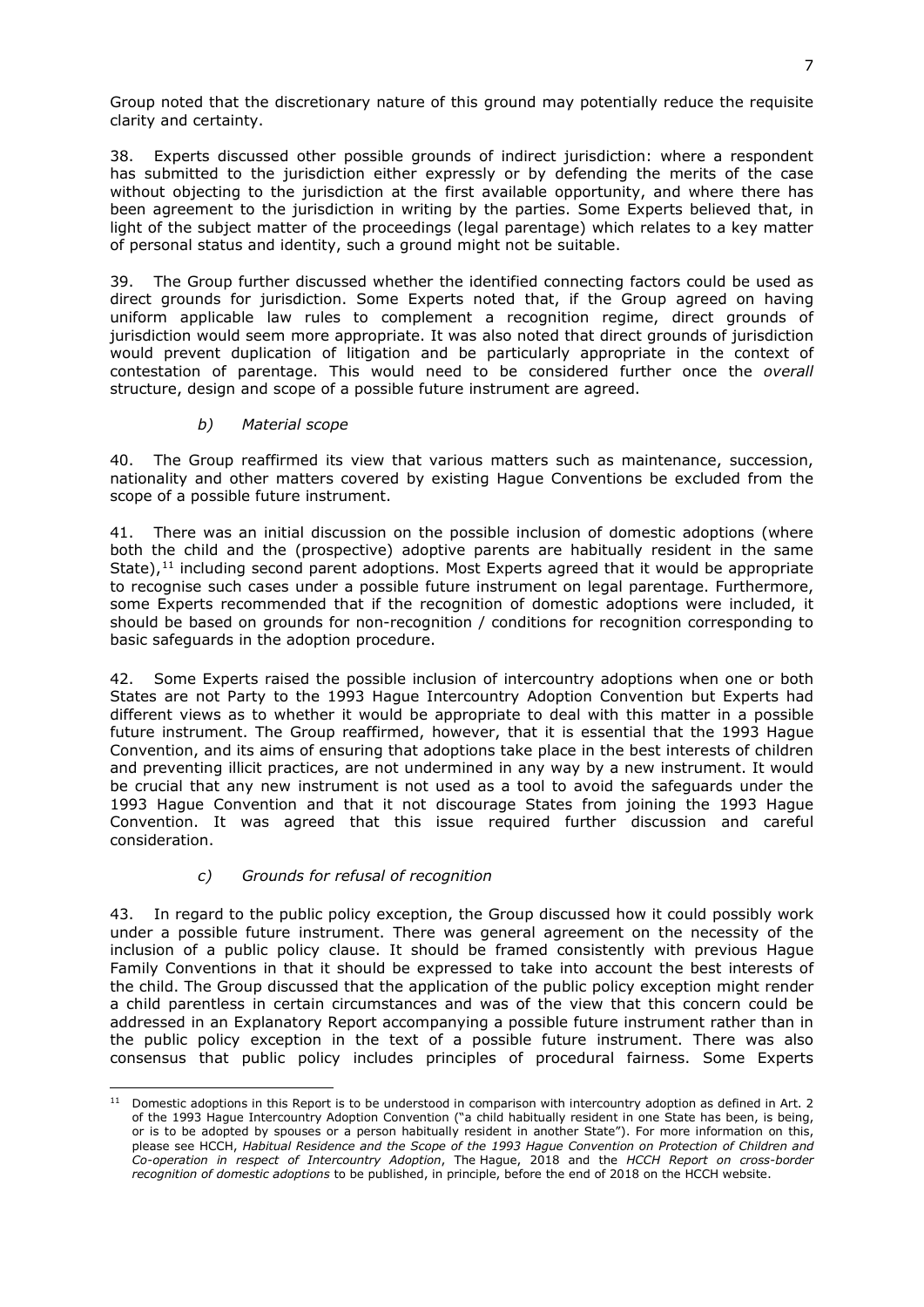suggested that not providing the child an opportunity to be heard should be a separate ground. Other Experts thought that this would be covered by the general public policy exception and, as such, could be addressed in an Explanatory Report accompanying a possible future instrument.

44. It was agreed that further consideration of other grounds for refusal of recognition (such as fraud, inconsistent judgments or parallel proceedings) would still be needed.

## *d) Incidental questions*

45. There was general agreement that incidental questions should be included within the scope of a possible future instrument only if:

- the decision on the incidental question is a judicial determination of legal parentage; and
- the judicial determination has *erga omnes* effect under the law of the Contracting State rendering the judgment.

### *e) Possible co-operation provisions*

46. The Group discussed possible co-operation provisions to assist with the recognition by operation of law of judicial decisions on legal parentage. Some Experts noted that Country Profiles would be helpful in order to provide information about the law and procedures of a State provided that States keep these Profiles up to date. A number of Experts indicated that direct judicial communications might also be a helpful mechanism to support the practical operation of any multilateral instrument, particularly in cases where there is a legal challenge that might lead to non-recognition. The Group further considered that once the overall scope of any possible future instrument is determined, consideration should, at that time, be given to possible types of co-operation.

# **E. CONCLUSIONS AND RECOMMENDATIONS**

47. The Group will meet for the fifth time from 29 January to 1 February 2019 to discuss the feasibility of future work relating to legal parentage arising in cases of international surrogacy arrangements and / or assisted reproductive technologies.

48. The Group reserved its final conclusions and recommendations on future work pending the results of that meeting.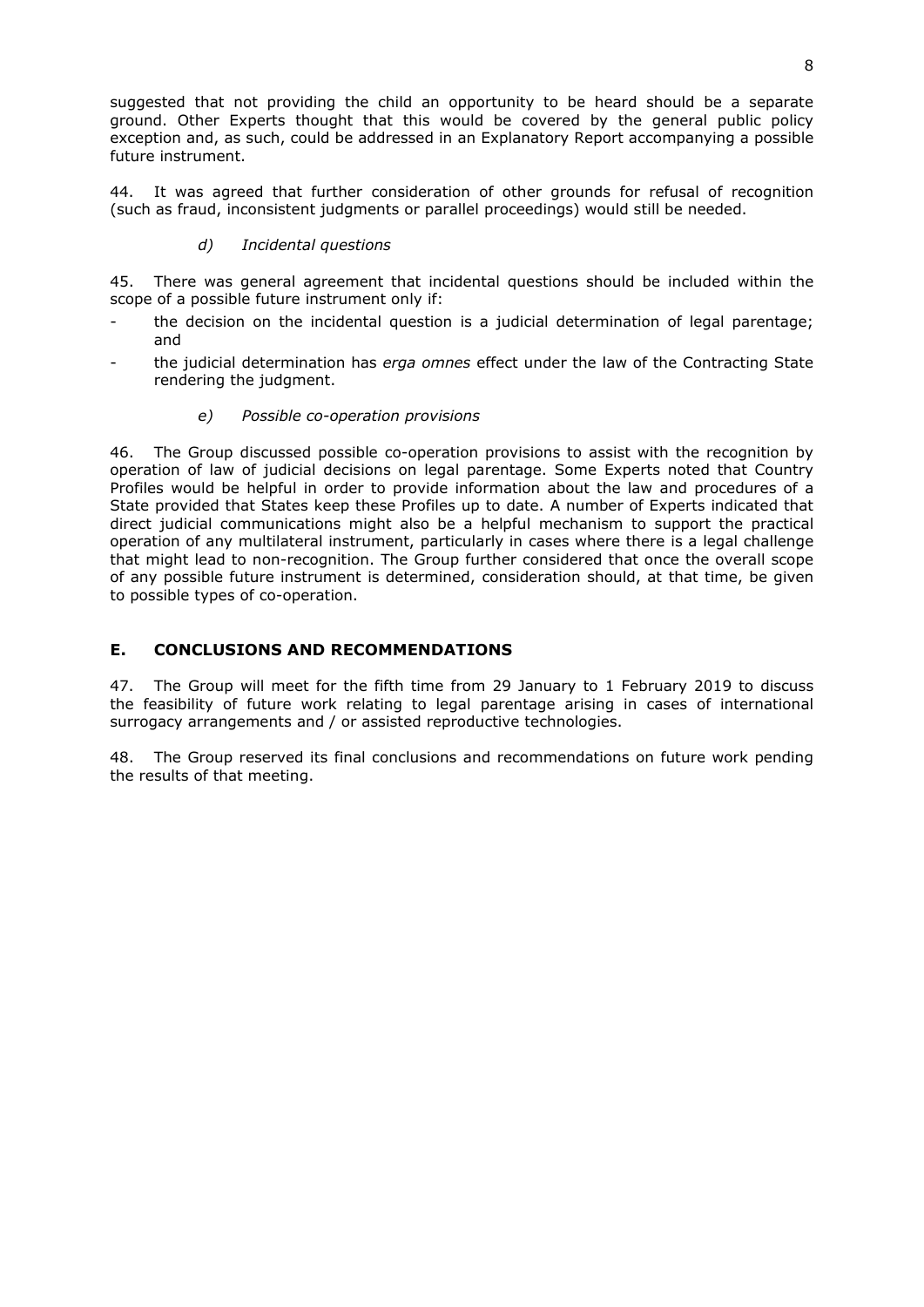PARENTAGE / SURROGACY PROJECT





## **FOURTH MEETING OF THE EXPERTS' GROUP ON THE PARENTAGE / SURROGACY PROJECT**

*From 25 to 28 September 2018*

## **Final List of Participants**

### *MEMBERS / MEMBRES*

#### **ARGENTINA**

Ms Nieve RUBAJA, Professor of Private International Family Law and Researcher, University of Buenos Aires, Buenos Aires

### **AUSTRALIA**

The Honourable Mr John PASCOE, AC CVO, Chief Justice, Family Court of Australia, Canberra

## **CANADA**

Ms Marie RIENDEAU, Counsel, Constitutional, Administrative and International Law Section, Department of Justice, Ottawa

## **CHINA, PEOPLE'S REPUBLIC OF**

Ms Yingying WU, China University of Political Science and Law, Beijing

#### **FRANCE**

Ms Sophie MAITRE, *Bureau du droit des personnes et de la famille (C1), Direction des affaires civiles et du Sceau,* Ministry of Justice, Paris

## **GERMANY**

Mr Rolf WAGNER, *Ministerialrat*, Head of Division for Private International Law, *Bundesministerium der Justiz und für Verbraucherschutz*, Berlin

#### **INDIA**

Ms K.C. SOWMYA, Senior Legal Officer, Legal & Treaties Division, Ministry of External Affairs, New Delhi

Dr. Luther RANGREJI, Counsellor (Legal), Embassy of India, The Hague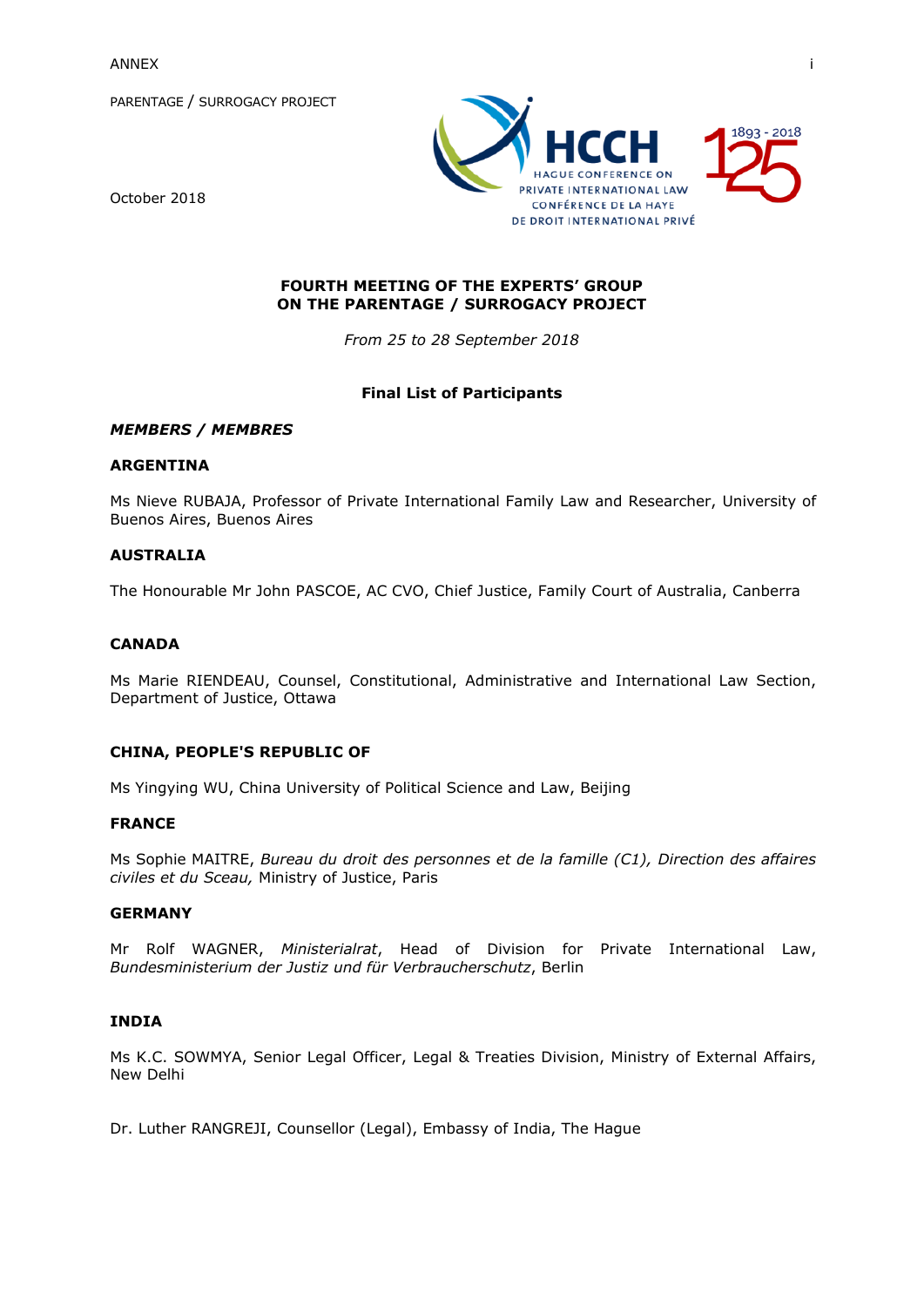### **ISRAEL**

*Excusé / unable to attend*

### **ITALY**

Ms Laura CARPANETO, Associate Professor of European Law, University of Genoa, Genoa *(via videoconference)*

### **JAPAN**

Ms Yuko NISHITANI, Professor of Private International Law, Kyoto University, Kyoto

#### **MEXICO**

Ms María Mercedes ALBORNOZ, External Adviser to the Office of the Legal Adviser, Ministry of Foreign Affairs; Professor, Department of Legal Studies, *Centro de Investigación y Docencia Económicas (CIDE)*, Mexico City

#### **NETHERLANDS**

Ms Susan RUTTEN, Professor on Islamic Family Law in European context and Associate Professor of Private International Law, Faculty of Law, Maastricht University, Maastricht

## **NEW ZEALAND**

Ms Margaret CASEY, Q.C., Auckland

#### **PHILIPPINES**

Ms Elizabeth AGUILING-PANGALANGAN, Professor of Private International Law; Director, Institute of Human Rights, University of the Philippines, College of Law, Quezon City

#### **RUSSIAN FEDERATION**

Prof. Olga A. KHAZOVA, Faculty of Law, The Moscow School of Social and Economic Sciences; Faculty of Law, National Research University "Higher School of Economics"; Vice-Chair of the Committee on the Rights of the Child, Moscow *(via videoconference – attending Wednesday 26 September)*

### **SOUTH AFRICA**

*Excusé / unable to attend*

#### **SPAIN**

Ms Cristina GONZÁLEZ BEILFUSS, Professor of Private International Law, Universidad de Barcelona, Barcelona

#### **SWEDEN**

Mr Michael HELLNER, Professor of Private International Law, Stockholm University, Faculty of Law, Stockholm (*attending Tuesday 25 and Wednesday 26 September*)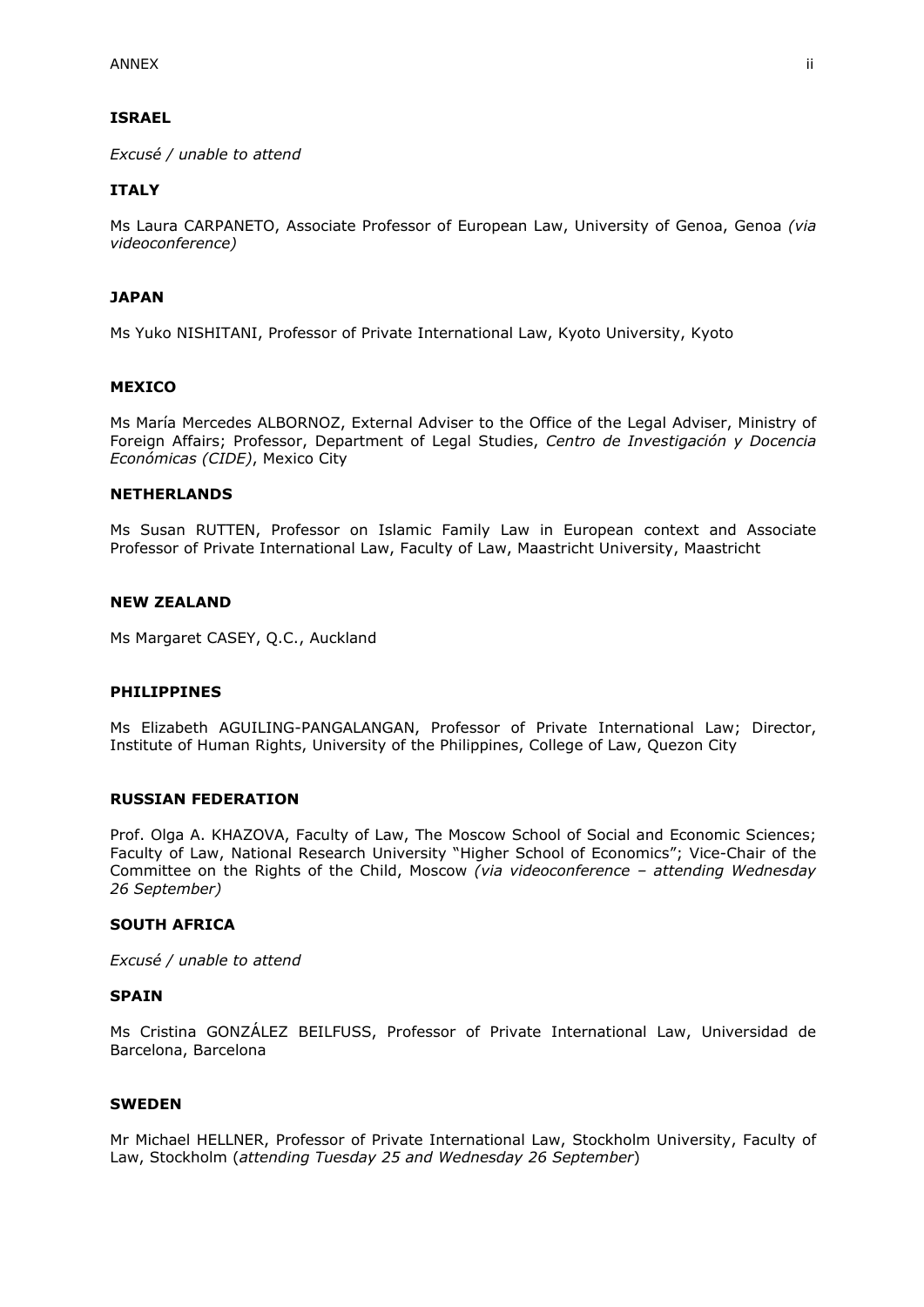### **SWITZERLAND**

Ms Joëlle SCHICKEL-KÜNG, Co-Head of the Private International Law Unit, Federal Office of Justice (OFJ), Berne **(Chair of the Fourth meeting of the Experts' Group)**

#### **UKRAINE**

Mrs Lyudmyla RUDA, Head of the Unit on the Conclusion of International Treaties on Legal Assistance, Deputy Head of Division on International Legal Assistance, Department of International Law, Ministry of Justice, Kyiv

## **UNITED KINGDOM OF GREAT BRITAIN AND NORTHERN IRELAND**

Ms Natalie BERRY, Policy Advisor - International Law, British Embassy, The Hague (*attending Thursday 27 September*)

### **UNITED STATES OF AMERICA**

Ms Lisa VOGEL, Attorney Adviser, US Department of State, Overseas Citizens Services, Office of Legal Affairs, Washington, DC

### *INTERGOVERNMENTAL AND NON-GOVERNMENTAL ORGANISATIONS*

#### **COUNCIL OF EUROPE**

*Excusé / unable to attend*

### **INTERNATIONAL ACADEMY OF FAMILY LAWYERS (IAFL)**

Ms Anne-Marie HUTCHINSON, OBE, QC (HON), Partner, Dawson Cornwell, Solicitors, London

#### **INTERNATIONAL SOCIAL SERVICE (ISS)**

*Excusé / unable to attend*

#### **PERMANENT BUREAU OF THE HCCH** Hague Conference on Private

International Law Churchillplein 6 B 2517 JW THE HAGUE The Netherlands Tel: +31 (70) 363 3303 Fax: +31 (70) 360 4867

Mr Christophe BERNASCONI, Secretary General

Ms Laura MARTÍNEZ-MORA, Principal Legal Officer

Ms Capucine PAGE, Legal Officer

Ms Hannah BAKER, Consultant to the Permanent Bureau (remotely)

Mr Keith LOKEN, Secondment to the Permanent Bureau

Mr Michael WELLS-GRECO, Consultant to the Permanent Bureau

Ms Coline LOPEZ, Intern